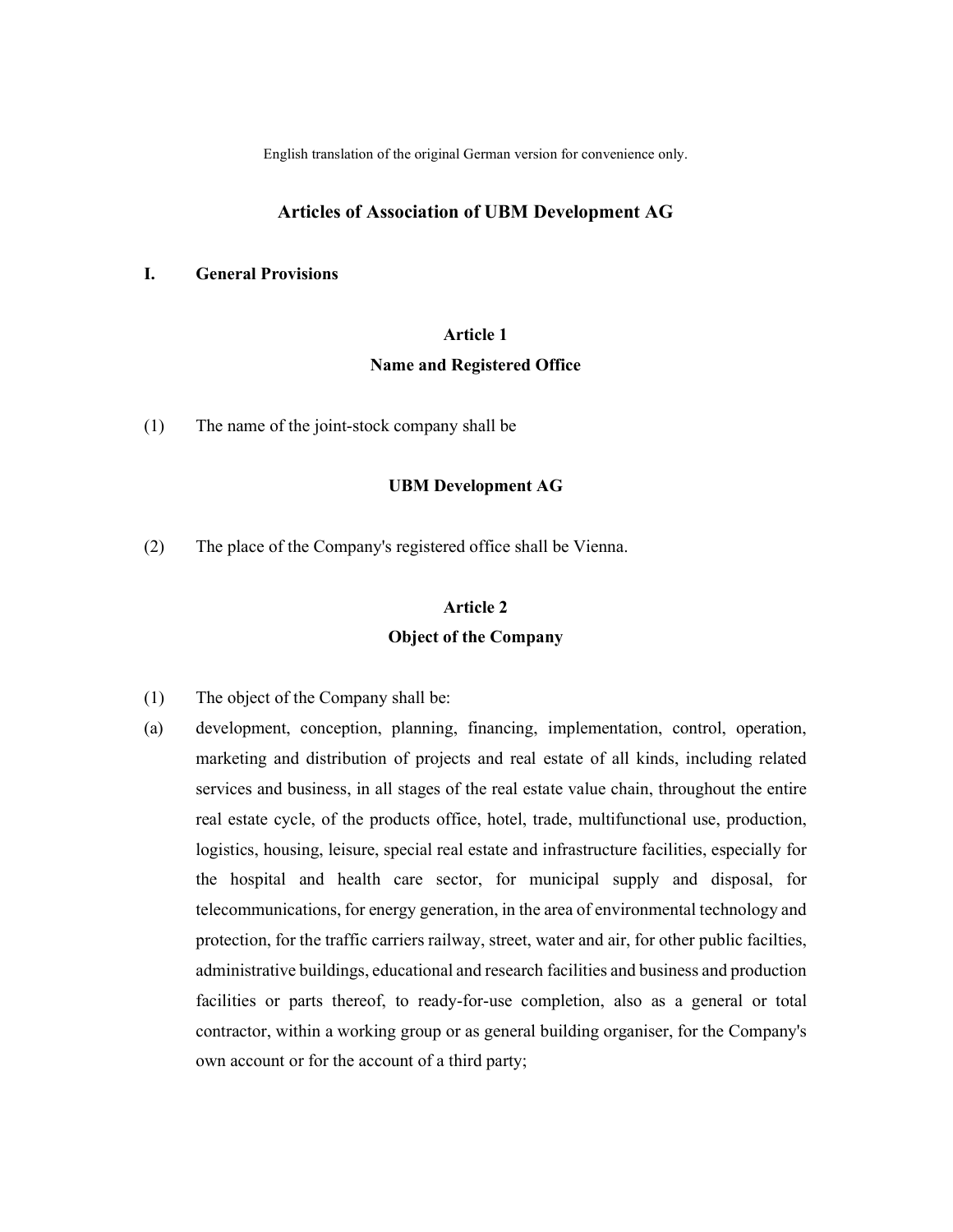- (b) strategic and operational real estate management (investment, portfolio, asset, property and facility management);
- (c) lease and operation of hotel properties;
- (d) acquiring, renting, projecting, managing, selling, letting including (financial and operational) leasing and other use of real estate, real-estate-like rights and buildings, and establishing condominium ownership and commercial, technical and infrastructural administration and development of real estate;
- (e) implementing privately funded operator models for buildings, infrastructure facilities and facilities of all kinds, including planning, building, financing and managing the same and rendering related services;
- (f) the preparation of site analyses as well as market, feasibility and project studies and location development;
- (g) the development and evaluation of financing models, tax and corporate law concepts, as well as the technical, legal, tax and economic assessment (due diligence) of real estate projects and transactions, provided that these activities are not restricted to other professions;
- (h) acquiring, letting as well as (operational and financial) leasing and distribution of movable and fixed assets;
- (i) the construction and operation of installations and operations of all kinds, in particular parking garages, parking lots, petrol stations, toll roads, quarries, ballast pits, sand pits, gravel pits and clay pits, and other services relating to environmental technology such as landfills, recycling facilities, waste treatment and waste disposal facilities;
- (j) the acquisition, exercise and other use of respective concessions, patents, utility patents, licenses, trademarks and design rights and other intellectual property rights;
- (k) the operation of all trade businesses necessary or useful for the achievement of the Company's purpose and other authorizations, in particular, the operation of the commercial real estate trustee business (real estate broker, real estate manager, real estate developer), technical offices - engineering offices, master-builders, commercial investment advice and management consultancy;
- (l) the provision of all services related to the object of the Company, including supporting and secondary commercial activities;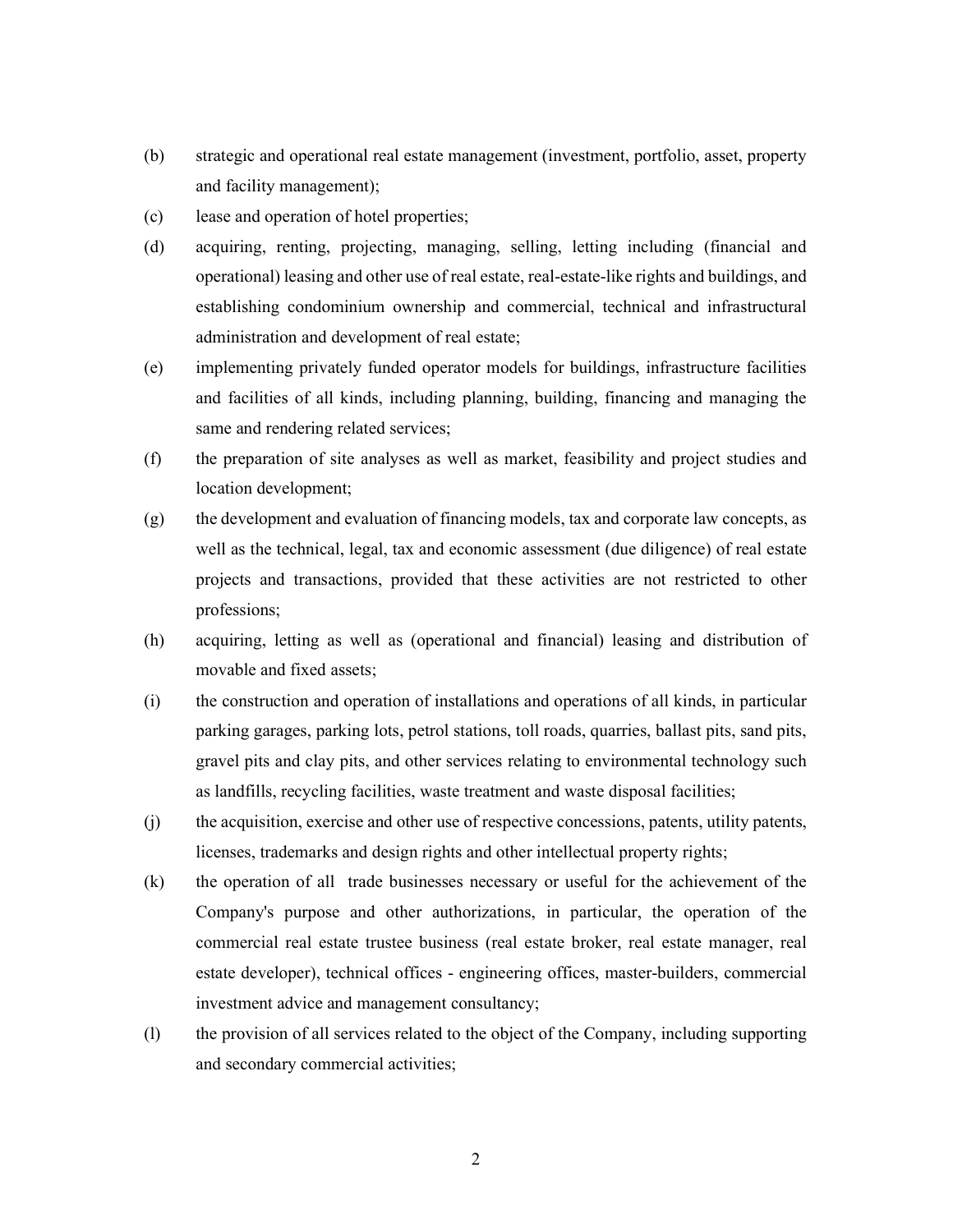- (m) the provision of commercial, legal and technical services and management tasks, as well as the technical and economic administration of subsidiaries and affiliates, provided that such operations are not restricted to other professional groups.
- (2) The Company is entitled to establish branches and subsidiaries in Austria and abroad, to acquire interests in other businesses in Austria and abroad, to acquire and establish such businesses, to enter into any and all joint ventures or interest groups suited to further the object of the Company.
- (3) The Company is entitled to carry out all transactions that may be necessary or useful to achieve the object of the Company, including, in particular, in all areas of activities that are similar or related to the object of the Company. Banking business for which a licence is required shall be excluded.

## Article 3

## Publications

- (1) Publications by the Company, to the extent and as long as required under the Austrian Stock Corporation Act [*Aktiengesetz/AktG*], shall be made in the official gazette *Wiener* Zeitung .
- (2) Other than that, publications by the Company shall be made in accordance with the applicable statutory provisions.

### II. Share Capital and Shares

## Article 4

#### Amount and Division of the Capital; Authorised Capital

- (1) The share capital of the Company amounts to EUR 52,305,260.00 (Euro fifty-two million three hundred and five thousand two hundred and sixty).
- (2) The share capital is divided into 7,472,180 (seven million four hundred seventy two thousand one hundred and eighty) no-par value shares.
- (3) Every no-par value share represents an equal share in the share capital.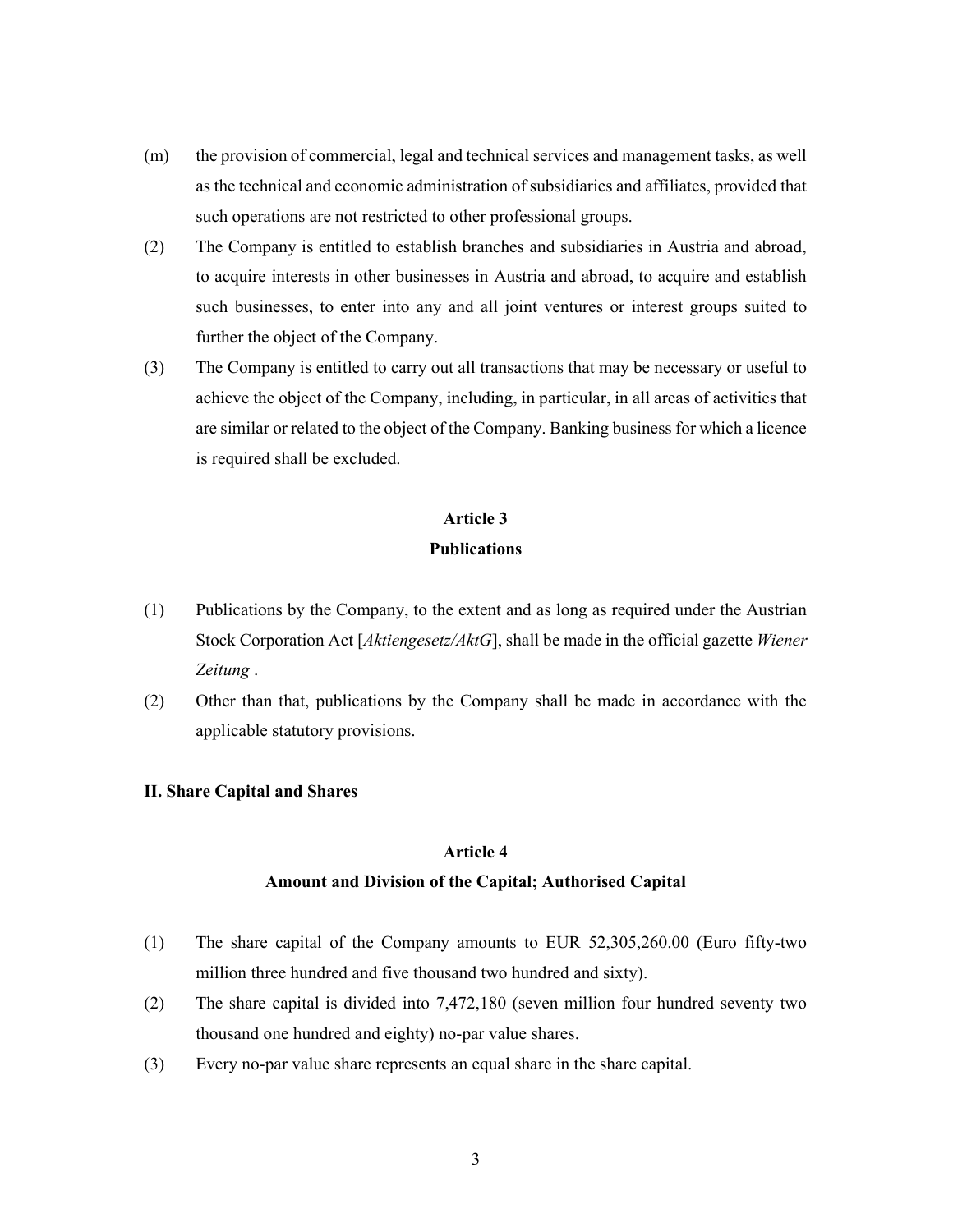- (4) The Management Board is authorized, with the approval of the Supervisory Board, to increase the share capital of the Company by up to EUR 2,241,654.00 (two million two hundred forty-one thousand six hundred fifty-four euros) by issuing up to 747,218 (seven hundred forty-seven thousand two hundred eighteen) new, no-par value bearer shares within five years from registration of the authorization resolved at the annual general meeting on 16 May 2022 with the companies register against cash payment and/or contribution in kind, possibly in several tranches, also by way of an indirect subscription right pursuant to Section 153 para 6 (section one hundred fifty-three paragraph six) Stock Corporation Act and also with the possibility of excluding the subscription right (authorized capital) and to determine the issue price, the terms and conditions for the issue, the subscription ratio and the further details of implementation with the approval of the Supervisory Board. The subscription right of the shareholders with regard to the new shares issued from the authorized capital shall be excluded if the authorization (authorized capital) is exercised by issuing shares against cash payments in the case of overallotment options in the course of the placement of new shares of the Company. In addition, the Management Board is authorized, subject to the approval of the Supervisory Board, to exclude shareholders' subscription rights. The Supervisory Board is authorized to adopt amendments to the articles of association resulting from the exercise of this authorization by the Management Board.
- (5a) The share capital will pursuant to Sec 159 para 2 no 1 (Section one hundred fifty nine paragraph two number one) Stock Corporation Act be conditionally increased by up to EUR 2,241,654.00 (Euro two million two hundred forty one thousand six hundred fifty four) by issuing up to 747,218 (seven hundred forty seven thousand two hundred eighteen) new, no-par value bearer shares for the issuance to holders of convertible bonds. The Management Board is authorised to determine the further details of the conditional capital increase and its implementation with the approval of the Supervisory Board, in particular regarding the terms of the issue and the conversion procedure for the convertible bonds, the issue price as well as the exchange or conversion ratio. Furthermore, the Supervisory Board is authorised to adopt amendments to the articles of association that ensue as a result of the issue of shares pursuant to the conditional capital. The issue price and the conversion ratio shall be determined by means of a market standard price determination procedure in accordance with financial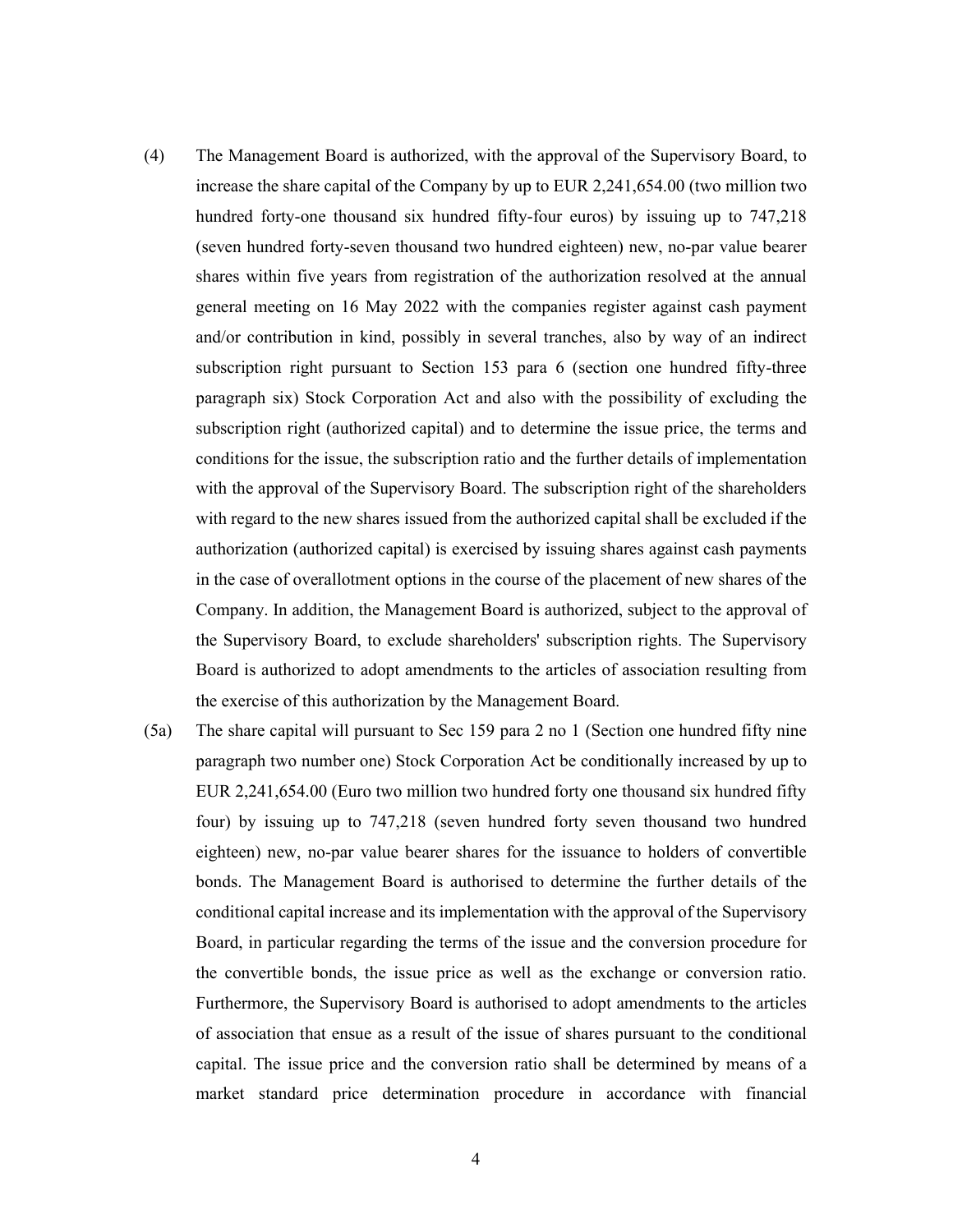mathematical methods as well as the share price of the company. In the case of a mandatory conversion stipulated by the terms and conditions of the convertible bonds, the conditional capital shall also be used to fulfil this mandatory conversion.

- (5b) The share capital shall be conditionally increased pursuant to Section 159 para 2 no 1 (section one hundred fifty-nine paragraph two number one) Stock Corporation Act by up to a nominal amount of EUR 2,241,654.00 (two million two hundred forty-one thousand six hundred fifty-four euros) by issuing up to 747,218 (seven hundred fortyseven thousand two hundred eighteen) new, no-par value bearer shares for issuance to holders of convertible bonds under exclusion of the subscription right. The Management Board is authorized to determine the further details of the conditional capital increase and its implementation with the approval of the Supervisory Board, in particular the details of the issuance and the conversion procedure for the convertible bonds, the issue price as well as the exchange or conversion ratio. Furthermore, the Supervisory Board is authorized to adopt amendments to the articles of association resulting from the issue of shares pursuant to the conditional capital. The issue price and the conversion ratio shall be determined by means of a market standard price determination procedure in accordance with financial mathematical methods and the share price of the Company. In the event of a mandatory conversion stipulated in the terms and conditions of the convertible bonds, the conditional capital shall also serve to fulfil this mandatory conversion.
- (6) Pursuant to Section 159 para 3 (section one hundred fifty nine paragraph three) Stock Corporation Act, the Management Board is authorised, within five years from registration with the companies register of the authorisation resolved at the Annual General Meeting on 27 May 2021 to conditionally increase the share capital of the Company pursuant to Section 159 para 2 no 3 (section one hundred fifty nine paragraph two number three) Stock Corporation, also in several tranches, by up to EUR 1,678,920.00 (Euro one million six hundred seventy eight thousand nine hundred twenty) by issuing up to 559,640 (five hundred fifty nine thousand six hundred forty) new, no-par value bearer shares for the purpose of executing stock options in the context of the prolongation and extension of the Longterm-Incentive-Programme 2017 to be resolved at the Annual General Meeting held on 27 May 2021 (including adjustments of the conditions of the plan 2017) to employees, officers and members of the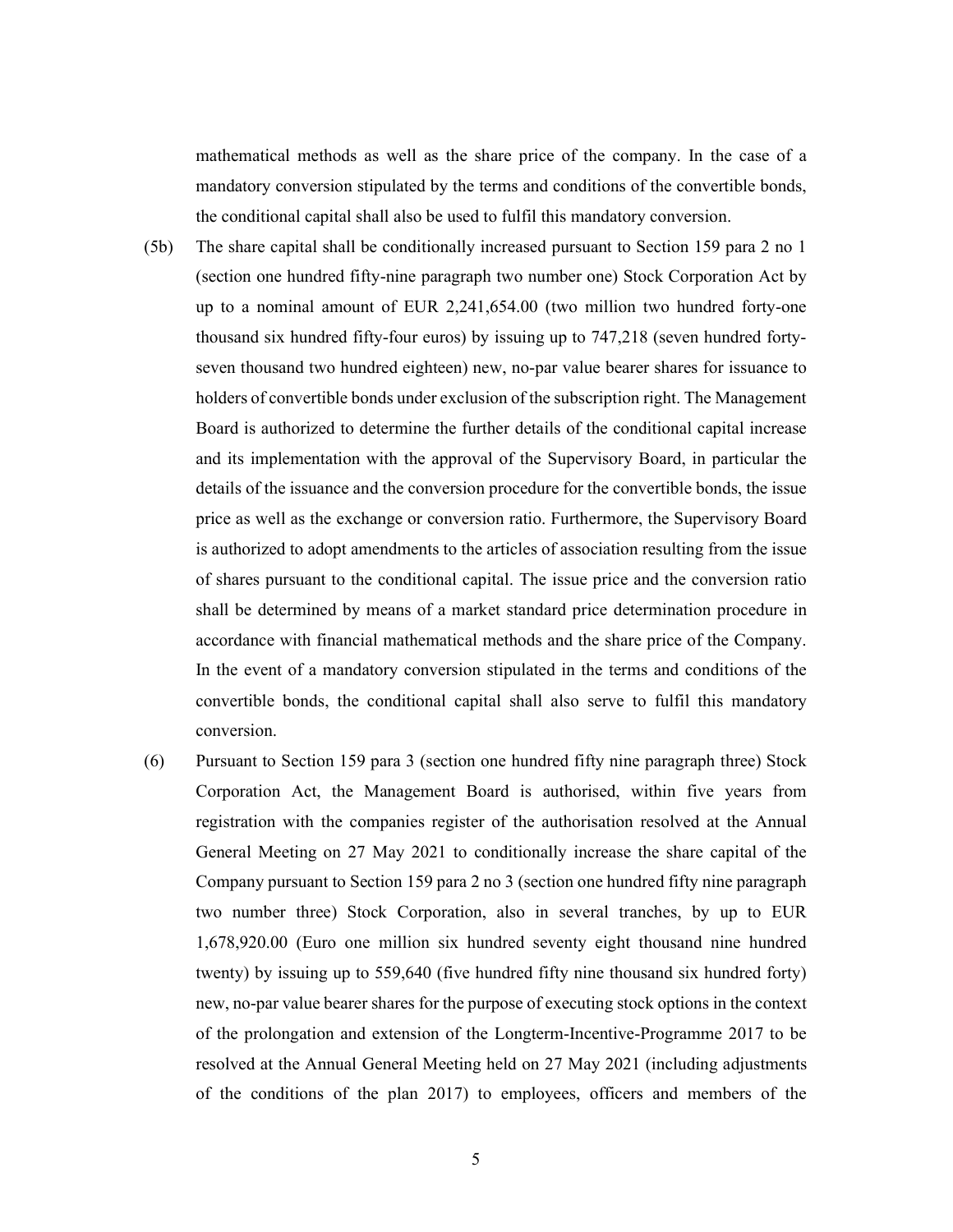Management Board of the Company and its affiliates. The issue price of the shares shall the unweighted average of the closing prices of the UBM share (ISIN AT0000815402) on the Vienna Stock Exchange in the period from 24 May 2017 (inclusive) to 21 June 2017 (inclusive). The Supervisory Board is authorised to adopt amendments to the articles of association that ensue as a result of the implementation of the authorised conditional capital increase.

## Article 5 Shares

- (1) All shares are bearer shares.
- (2) Shares issued under future capital increases may be bearer shares or registered shares. If in the case of a capital increase the resolution on such capital increase does not provide whether the new shares shall be bearer shares or registered shares, they shall be bearer shares.
- (3) Shares shall be documented in one or, if applicable, in several global certificates and shall be deposited with a securities clearing and deposit bank as defined in Section 1 para 3 of the Austrian Securities Custody Act [Depotgesetz/DepotG] or with an equivalent foreign institution.

## III. Management Board

## Article 6

### Composition

- (1) The Management Board shall consist of two to six persons as determined by the Supervisory Board.
- (2) Within this limit, deputy Management Board members may be appointed (in total two to six persons).
- (3) The Supervisory Board may appoint one Management Board member chairman of the Management Board and another member deputy of the chairman of the Management Board.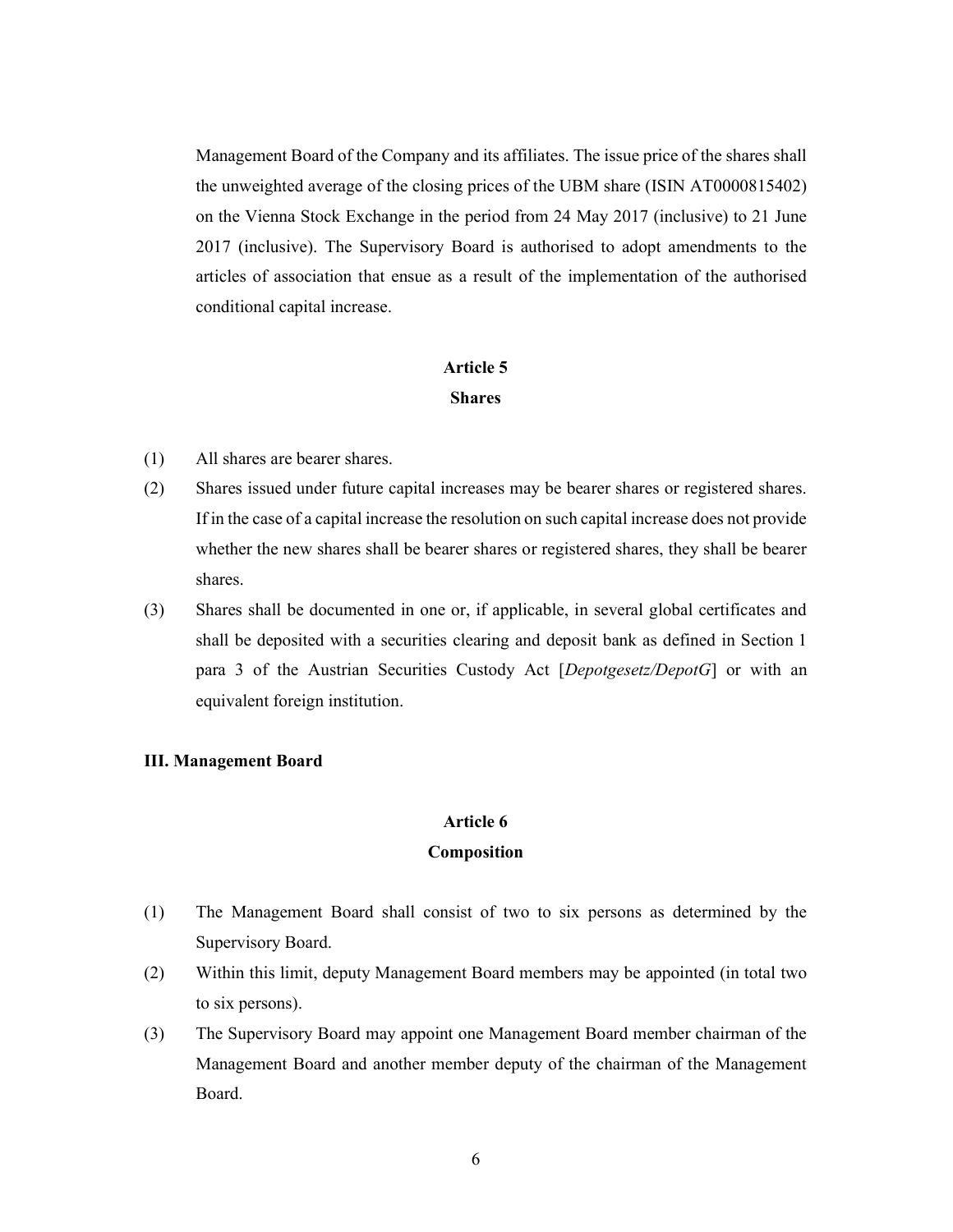(4) Management Board members shall be appointed by the Supervisory Board for a maximum term of five years. Re-appointments, for a maximum period of five years each, shall be permitted.

# Article 7 Management; Reports to the Supervisory Board

- (1) The Management Board shall manage the business of the Company in accordance with and subject to the Stock Corporation Act, these Articles of Association, the other laws and with the internal rules of procedure.
- (2) The Supervisory Board shall allocate the responsibilities to the Management Board members, while the Management Board remains responsible as a whole. The Supervisory Board shall issue internal rules of procedure for the Management Board.
- (3) For carrying out the transactions stated in Section 95 para 5 Stock Corporation Act, as amended from time to time, the Management Board shall obtain prior approval from the Supervisory Board. To the extent provided by Section 95 para 5 Stock Corporation Act, the Supervisory Board shall determine thresholds up to which its approval shall not be required.
- (4) Apart from that, the Supervisory Board may define transactions which shall be subject to its approval in addition to those provided for by law (Section 95 para 5 Stock Corporation Act).
- (5) The Management Board shall pass its resolutions by simple majority of the votes cast. If a member of the Management Board has been appointed chairman of the Management Board, the chairman's vote shall be the casting vote in the case of a tie.
- (6) Management Board members shall perform their duties as their principal occupation and shall manage the Company's business with the due care and diligence of a prudent manager. They shall manage the business as required for the Company's welfare, taking into account the interests of the shareholders and employees, as well as the interest of the public.
- (7) Management Board members shall not engage in any other occupation and shall not hold offices in companies that do not belong to the Company's group of companies, unless the Supervisory Board has granted its approval.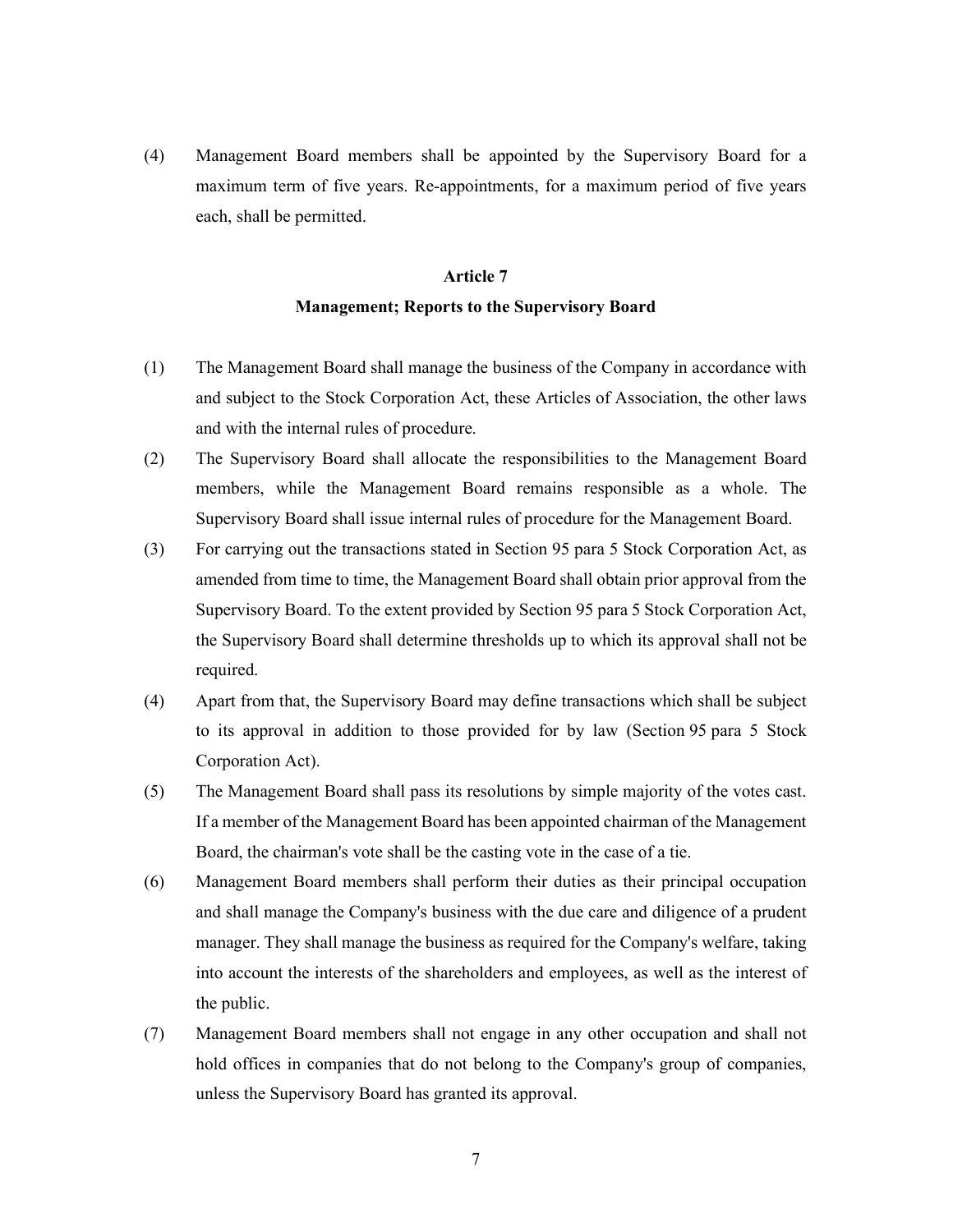(8) At least once a year the Management Board shall report to the Supervisory Board on principal issues of the Company's future business policy and shall present the future development of the financial position, financial performance and cash flow by means of a budget forecast (annual report). In addition, the Management Board shall report to the Supervisory Board regularly, at least on a quarterly basis, on the course of business and the situation of the Company compared to the forecast, taking into consideration the future development (quarterly report). Important events shall be reported to the chairman of the Supervisory Board without delay; furthermore, circumstances which are of considerable significance to the Company's profitability or liquidity shall be reported to the Supervisory Board without delay (special report). The annual report and the quarterly reports shall be made in writing and explained orally at the Supervisory Board's request; they shall be sent to every Supervisory Board member. Special reports shall be made in writing or orally. Every Supervisory Board member may require of the Management Board to give any information that is necessary for exercising control, but only to the Supervisory Board as such. If the Management Board refuses to report, reporting may only be required if the request is supported by another Supervisory Board member. The chairman of the Supervisory Board and any of his deputies may require that a report be delivered even without the support of another Supervisory Board member.

# Article 8 Representation of the Company

- (1) The Company shall be represented by two Management Board members jointly or by any Management Board member jointly with a *Prokurist* [translator's note: authorised officer of the Company].
- (2) Representation of the Company by two Prokuristen jointly shall be admissible subject to the statutory restrictions.
- (3) Deputy Management Board members, if any, shall have the same power of representation as ordinary Management Board members.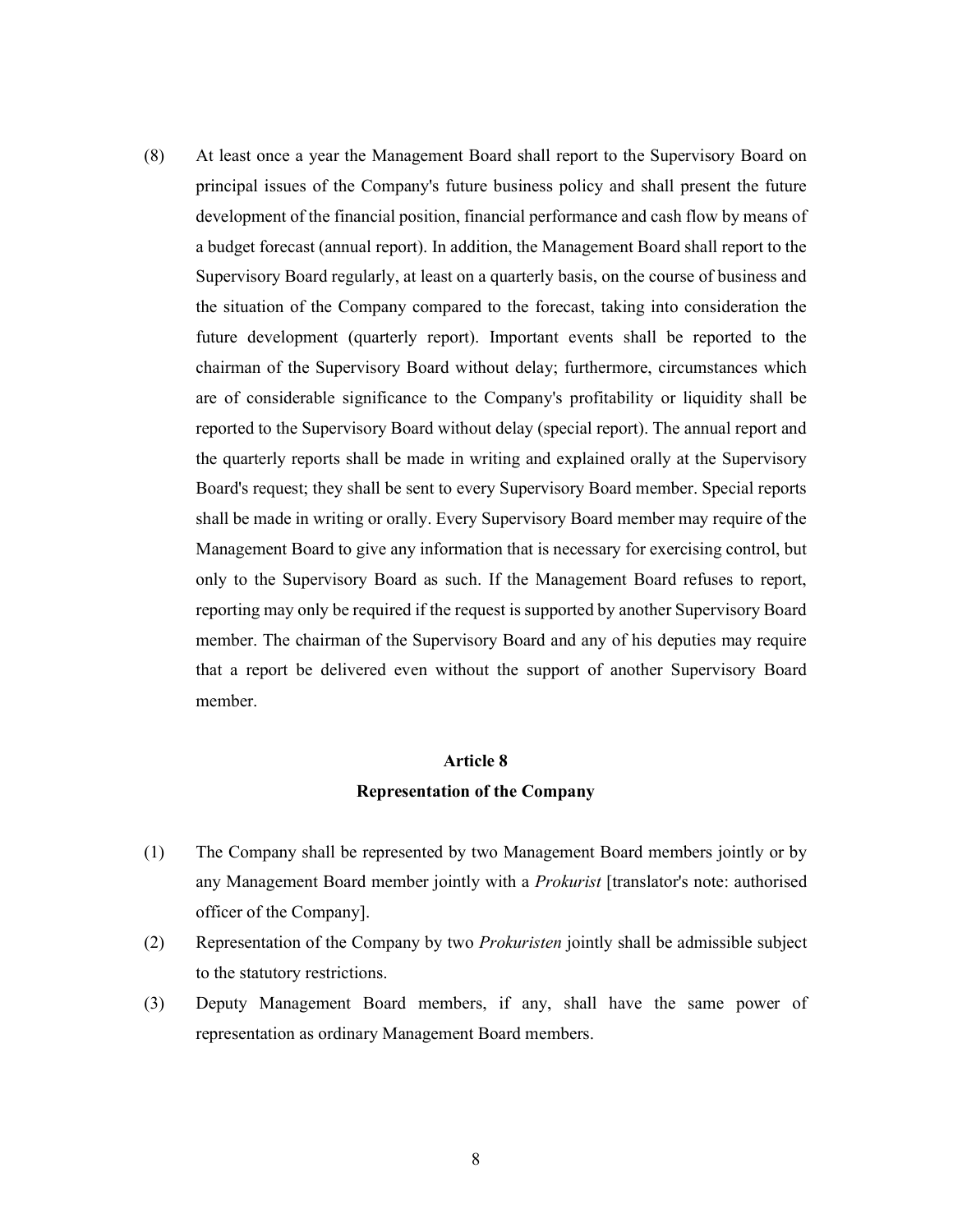#### IV. Supervisory Board

### Article 9

#### Composition; Term of Office

- (1) The Supervisory Board shall consist of at least three and no more than twelve members elected by the general meeting. In addition, the members delegated in accordance with Section 110 para 1 of the Austrian Labour Constitution Code [Arbeitsverfassungsgesetz/ArbVG] are part of the Supervisory Board.
- (2) Unless the general meeting resolves on a shorter term of office for individual or all of the members to be elected by it, Supervisory Board members shall be elected for a term ending at the end of the general meeting that resolves on the discharge from liability in respect of the fourth business year following election; for that purpose the business year in which the Supervisory Board member was elected shall not be counted.
- (3) Re-election, including of Supervisory Board members whose term is ending, shall be permitted.
- (4) The general meeting may revoke an appointment of a Supervisory Board member prior to expiry of the term of office. The resolution shall require simple majority of the votes cast.
- (5) Every Supervisory Board member may resign from office by giving 21 days' written notice to the chairman of the Supervisory Board, also without cause. The chairman of the Supervisory Board, in the case that the chairman resigns from office, his deputy, may agree to reduce the period.
- (6) In the event that elected members retire from their office before the end of their term of office, a by-election shall be required only at the next ordinary general meeting. However, if the number of Supervisory Board members drops below three, a by-election by an extraordinary general meeting shall be held within six weeks.
- (7) By-elections shall be held for the residual term of office of the Supervisory Board member who resigned early, unless the general meeting resolves otherwise in the election.
- (8) When electing a Supervisory Board member, an alternate member may be elected at the same time, who will be promoted to the Supervisory Board with immediate effect in the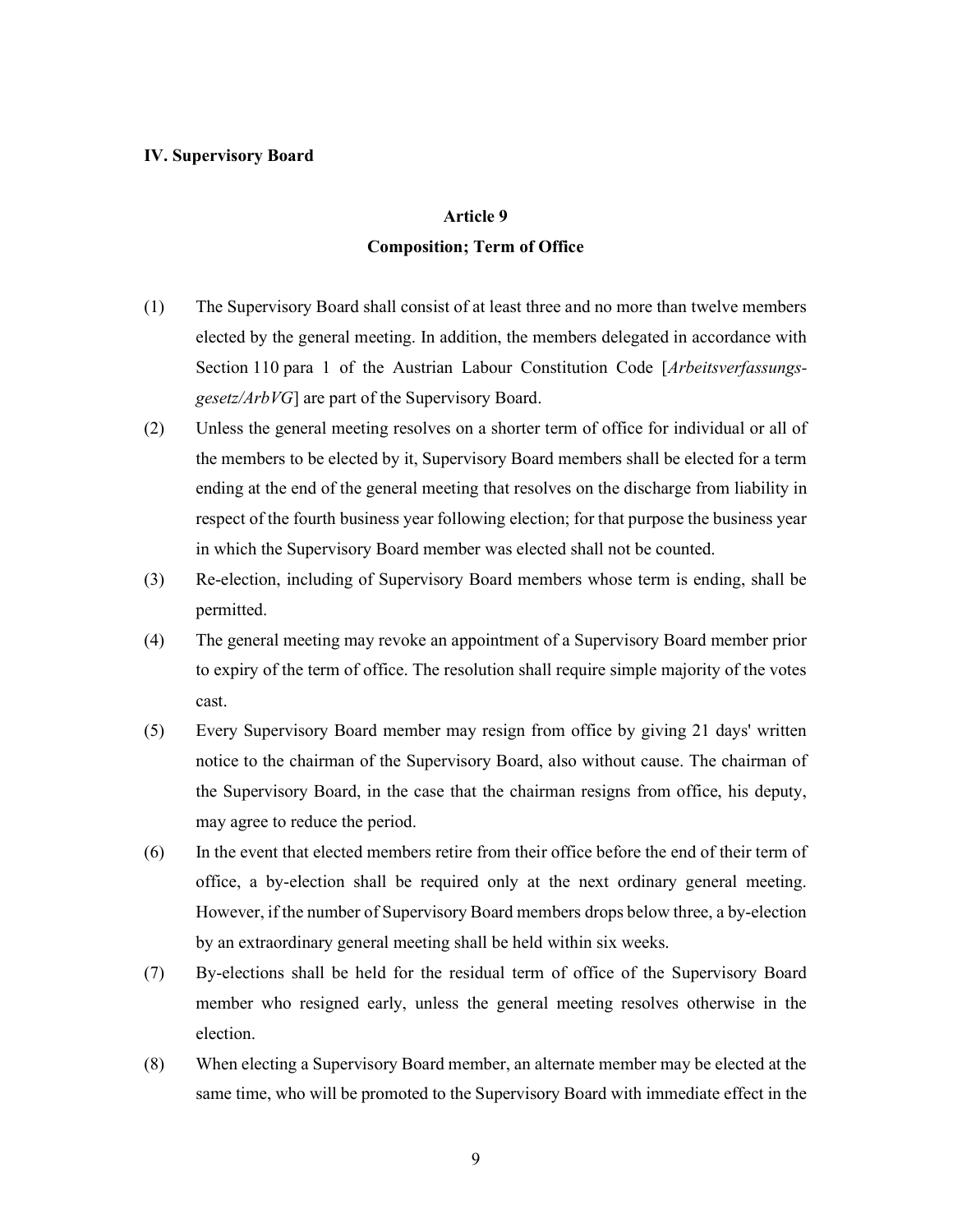event that the Supervisory Board member resigns from the Supervisory Board before the end of his/her term. Where several alternate members are elected, the order in which they shall replace the resigning Supervisory Board members must be defined at the time of the election. An alternate member may also be elected for several Supervisory Board members so that he/she will be promoted to the Supervisory Board if any of those Supervisory Board members resign from the Supervisory Board early. The office of an alternate member who was promoted to the Supervisory Board shall expire once a successor of the Supervisory Board member who resigned has been appointed, but at the latest upon expiry of the residual term of office of the Supervisory Board member who resigned. If the office of an alternate member who was promoted to the Supervisory Board has expired because a successor of the Supervisory Board member who resigned has been elected, he/she shall remain an alternate member for the other Supervisory Board members for whom he/she was elected.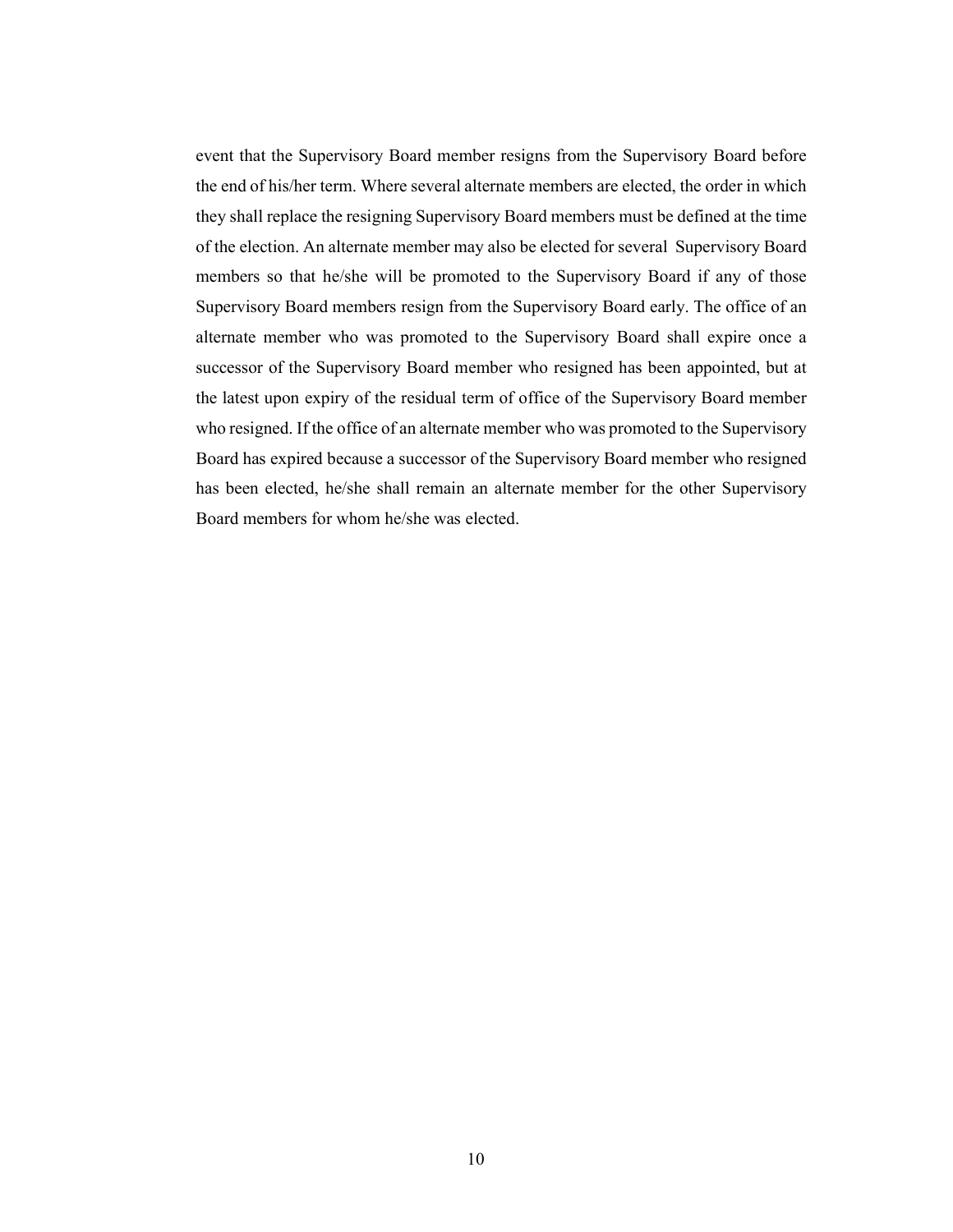### Article 10

### Chairman and Deputy

- (1) Once a year, the Supervisory Board shall elect its chairman and one or two deputies at a meeting to be held after the ordinary general meeting, for which no separate invitation shall be required. If two deputies are elected, the order of deputising shall be defined. The term of office shall last until the end of the next ordinary general meeting.
- (2) If nobody is elected by simple majority of the votes cast in an election, a second election shall be held between those persons who received most votes. If the second election results in a tie, the decision shall be made by drawing lots.
- (3) If the chairman or one of his deputies resigns from office during the term of office, the Supervisory Board shall immediately hold a by-election to replace him.
- (4) The chairman and the deputies may resign from their office at any time by giving 14 days' written notice to the Supervisory Board, but need not simultaneously resign from the Supervisory Board.
- (5) Every deputy chairman shall have the same rights and duties as the chairman when he/she acts as the chairman. The same applies to the right of the casting vote in resolutions and elections.
- (6) If the chairman and his deputies are unable to perform their duties, the eldest Supervisory Board member shall fulfil the relevant duties.
- (7) Declarations of intent of the Supervisory Board and its committees shall be made by the chairman of the Supervisory Board, if he is unavailable, by one of his deputies.

#### Article 11

## Internal Rules of Procedure and Committees

- (1) The Supervisory Board shall issue internal rules of procedure for itself in accordance with the law and the provisions set forth by these Articles of Association.
- (2) The Supervisory Board shall pass resolutions on its internal rules of procedure in accordance with the general requirements for resolutions and subject to approval by a simple majority of the members elected by the general meeting.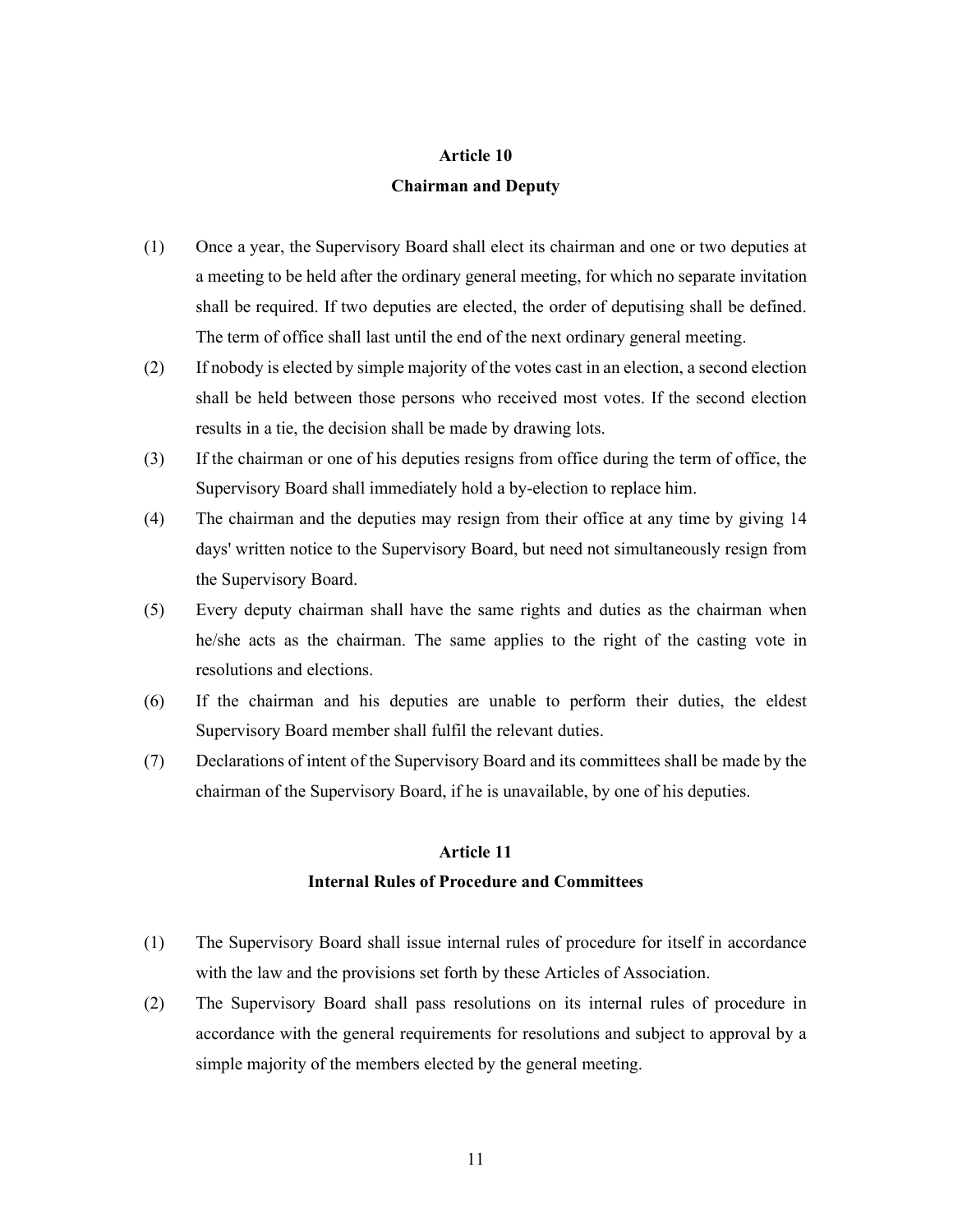- (3) The Supervisory Board may appoint committees from among its members. Their tasks and powers and their internal rules of procedure, if any, shall be determined by the Supervisory Board. The committees may also be granted decision-making power. The committees may be appointed permanently or for specific tasks.
- (4) The provisions of Article 12 apply to committees mutatis mutandis.
- (5) The staff representatives on the Supervisory Board shall have the right to nominate members for committees of the Supervisory Board having a seat and a vote in the proportion defined in Section 110 para 1 Labour Constitution Code. This shall not apply to meetings and votes dealing with the relations between the Company and members of the Management Board, except for resolutions on the appointment or revocation of appointment of Management Board members or granting of options on shares of the Company.

# Article 12 Meetings; Resolutions

- (1) Normally, resolutions of the Supervisory Board shall be passed at meetings. The Supervisory Board shall hold meetings as often as the Company's interests so require, but at least once every quarter. The Supervisory Board may hold meetings which require the Supervisory Board members' physical presence at one place or in the form of a video conference as described in paragraph 12.
- (2) Supervisory Board meetings shall be convened by its chairman or by the Management Board on behalf of the chairman by letter, fax or email no later than on the  $7<sup>th</sup>$  day before the meeting. For that purpose the day on which the invitation was sent off shall be decisive. In urgent cases the chairman may shorten this period.
- (3) The agenda shall be drawn up by the chairman, taking into consideration the motions of the Management Board and the motions of Supervisory Board members. Sufficient written documents must be provided for the items on the agenda in a timely manner in advance and at least three days before the meeting.
- (4) The chairman shall decide on the form of the meeting, the mode of passing resolutions outside of meetings as well as on the procedure for counting the votes.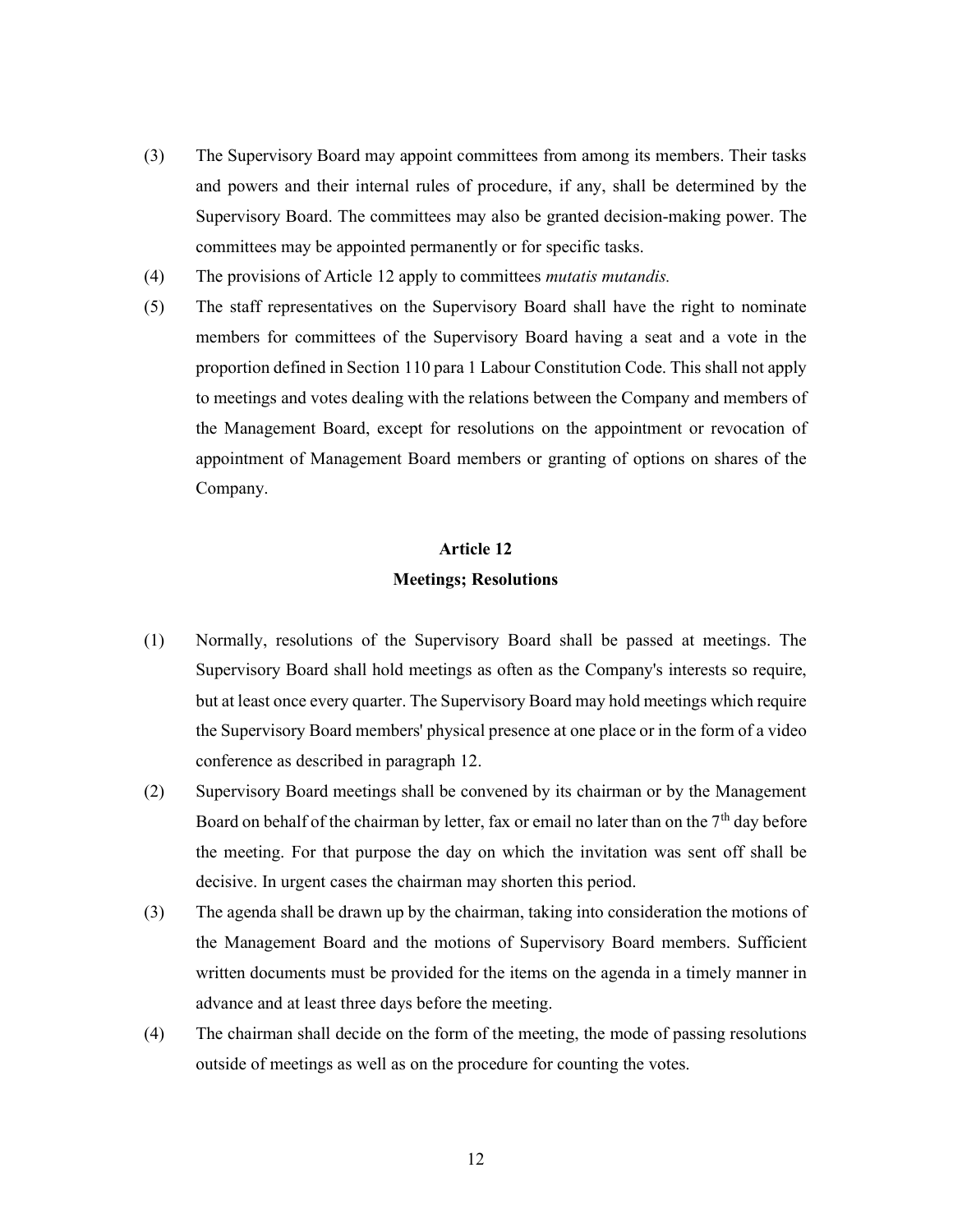- (5) Management Board members shall attend all meetings of the Supervisory Board and its committees as advisors unless the chairman of the meeting decides otherwise. Persons who are not members of the Supervisory Board or the Management Board are not permitted to attend meetings of the Supervisory Board or its committees. Keepers of minutes and management staff of the Management Board as well as experts and informants may be called in for discussions on specific subjects if the chairman agrees. Supervisory Board members who are not member of a committee may attend meetings of that committee only with approval of the chairman of the Supervisory Board.
- (6) A Supervisory Board member may ask another Supervisory Board member in writing to represent him/her at a specific meeting. A member so represented shall not be counted when determining whether the meeting constitutes a quorum. The right to chair a meeting cannot be transferred. A Supervisory Board member who is unable to attend a meeting of the Supervisory Board or its committees shall be entitled to have another member of the relevant body deliver his/her written votes regarding specific items on the agenda in his/her stead.
- (7) The Supervisory Board shall constitute a quorum if all members of the Supervisory Board were invited properly and if at least three Supervisory Board members, including the chairman or a deputy, participate in the resolution. The Supervisory Board may pass a resolution on an item which is not on the agenda only if all Supervisory Board members are present or represented and no member objects to the passing of the resolution.
- (8) Resolutions shall be passed by simple majority of the votes cast. Abstention from voting shall not be considered a vote. In the case of a tie, including at elections, the chairman shall have the casting vote. Every deputy chairman, when acting for the chairman, and the chairman of a committee, shall have the casting vote at resolutions and elections.
- (9) The chairman may also decide that at meetings statements (votes) of specific absent members be made by letter or phone or in any other comparable way (including but not limited to fax or email) when the Supervisory Board or its committees pass resolutions. No Supervisory Board member may object to such an order by the chairman.
- (10) Resolutions may also be passed in writing or via other correspondence (fax, email) without a meeting of the Supervisory Board being held if the chairman or, if he is unavailable, a deputy, orders such a resolution, and if no Supervisory Board member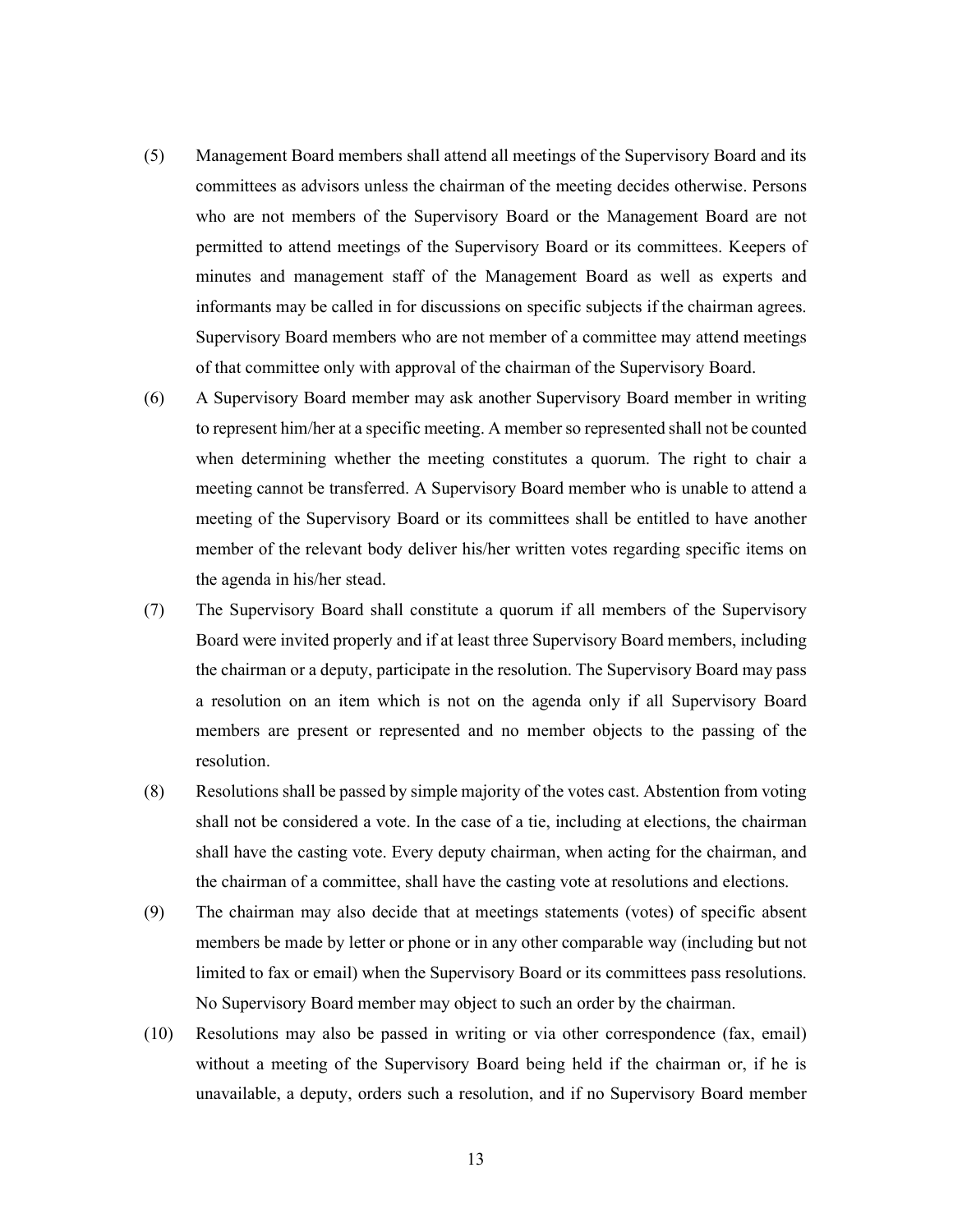expressly objects to such procedure in writing (by fax, email) vis-à-vis the chairman within the time limit to be fixed by the chairman. A resolution shall be deemed passed if all Supervisory Board members were invited to vote in writing or via correspondence (fax, email) and if at least three members, including the chairman or his deputy, have cast their votes within the time limit to be fixed by the chairman. In the case of votes sent by email the chairman may determine the technical format. The provisions of paragraph 8 shall apply accordingly. In the case of votes passed in writing or via other correspondence, representation by other Supervisory Board members shall not be permitted.

- (11) Resolutions may also be passed by voting in the form of a telephone conference, internet conference or video conference without a meeting of the Supervisory Board being held if the chairman or, if he is unavailable, a deputy, orders such a resolution procedure and if no Supervisory Board member expressly objects to such procedure in writing (by fax or email) vis-à-vis the chairman within the time limit to be fixed by the chairman. A resolution shall be deemed passed if all Supervisory Board members were invited to the conference in writing or via other correspondence (fax, email) and if at least three members, including the chairman or his deputy, have cast their vote at the conference. The chairman may determine the technical format of the conference. The provisions of paragraph 8 shall apply accordingly. Representation by other Supervisory Board members shall not be permitted.
- (12) Supervisory Board meetings may also be held by way of electronic communication without the Supervisory Board members having to be physically present at one place if the following prerequisites are met: (i) direct communication among the participants through all-round visibility and audibility at the same time, (ii) possibility of third parties attending the meeting, (iii) protection of confidentiality, (iv) equal knowledge of all participants, (v) ensuring authenticity of discussion. Video conferences fully meeting the above-mentioned criteria (video conference meeting) shall be deemed meetings as defined in Section 94 para 3 Stock Corporation Act. The chairman, or if he is unavailable, a deputy, may convene a video conference meeting if the technical features as described in more detail above are available to all Supervisory Board members and if the subject matter of the discussion and the resolution does not necessarily require direct, personal contact of all participants at one place. The chairman may, in particular,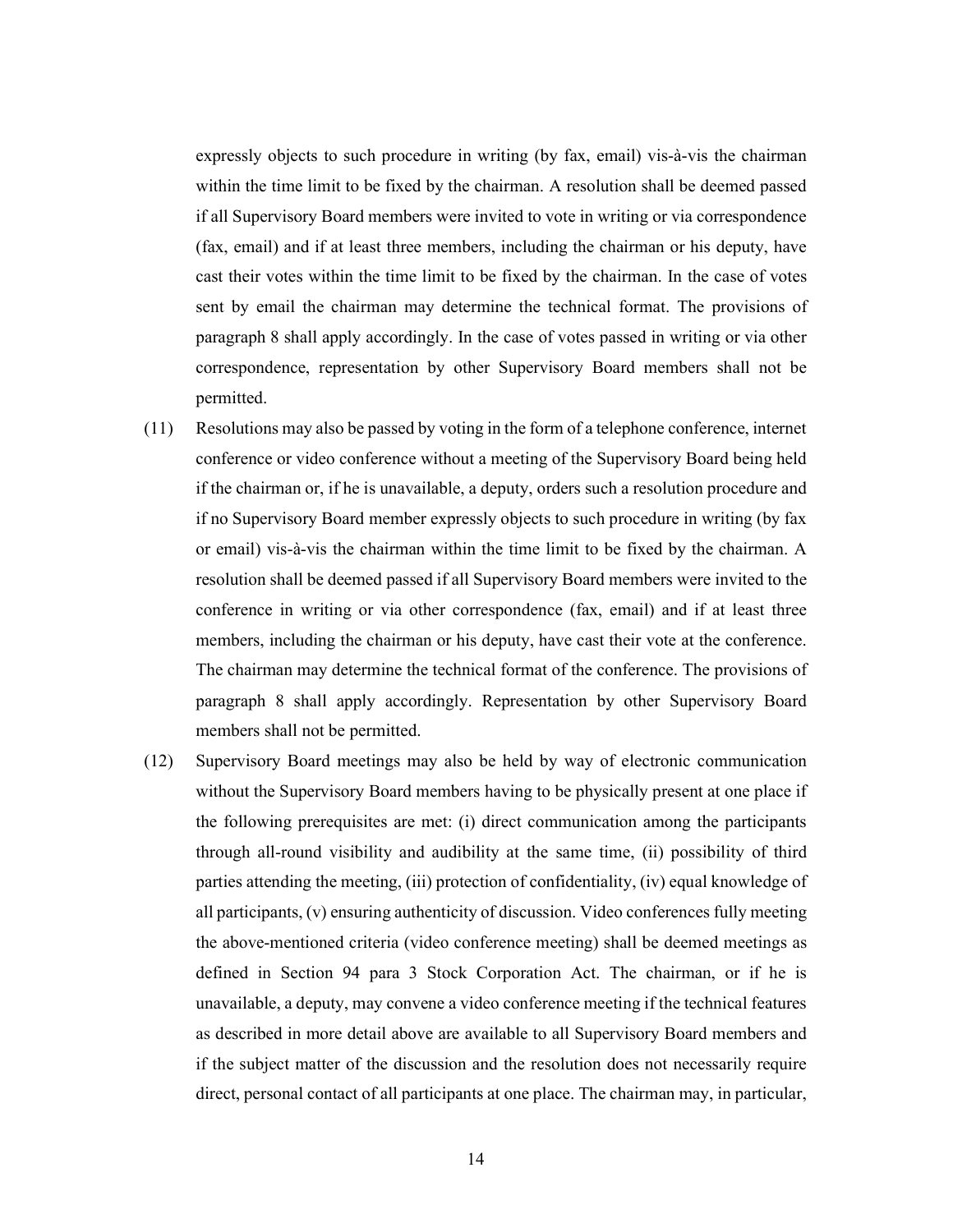make use of the option of convening a video conference meeting, if holding a video conference meeting instead of a physical meeting of all members at one place appears to be necessary in light of the Company's interests due to the urgency of holding a meeting, the frequency of meetings or the absence of Supervisory Board members from the place. The provisions of paragraphs 2 to 9 shall apply accordingly.

(13) Minutes shall be kept on Supervisory Board meetings, which shall contain the principal points of the discussion and the resolutions passed and shall be signed by the chairman of the meeting. Resolutions of the Supervisory Board that were passed outside of meetings shall be confirmed by the chairman in writing.

# Article 13 Responsibilities and Powers

- (1) The Supervisory Board shall have all responsibilities and rights assigned to it by law, the Articles of Association or otherwise, in particular by internal rules of procedure.
- (2) The Supervisory Board shall perform its responsibility in accordance with and subject to the laws, the Articles of Association and its internal rules of procedure. Possessing equal rights and having equal duties, its members are obliged to work for the Company's welfare and are not bound by any directions or instructions.
- (3) The Supervisory Board shall monitor the activities of the Management Board. In doing so, the Supervisory Board shall fulfil the tasks allocated to it by law and the Articles of Association. The Supervisory Board shall be entitled to monitor the overall management of the Management Board at any time and may inspect and examine all books and records and the Company's assets accordingly.
- (4) In its internal rules of procedure, the Supervisory Board shall fix thresholds for the transactions listed in Section 95 para 5 Stock Corporation Act, at least to the extent it is required by law, and may, in addition, define certain types of transactions which shall require approval by the Supervisory Board.
- (5) Supervisory Board members shall maintain secrecy about confidential information and secrets of the Company, i.e. trade secrets and business secrets, which become known to the Supervisory Board members due to their work on the Supervisory Board. If a Supervisory Board member intends to disclose confidential information or secrets,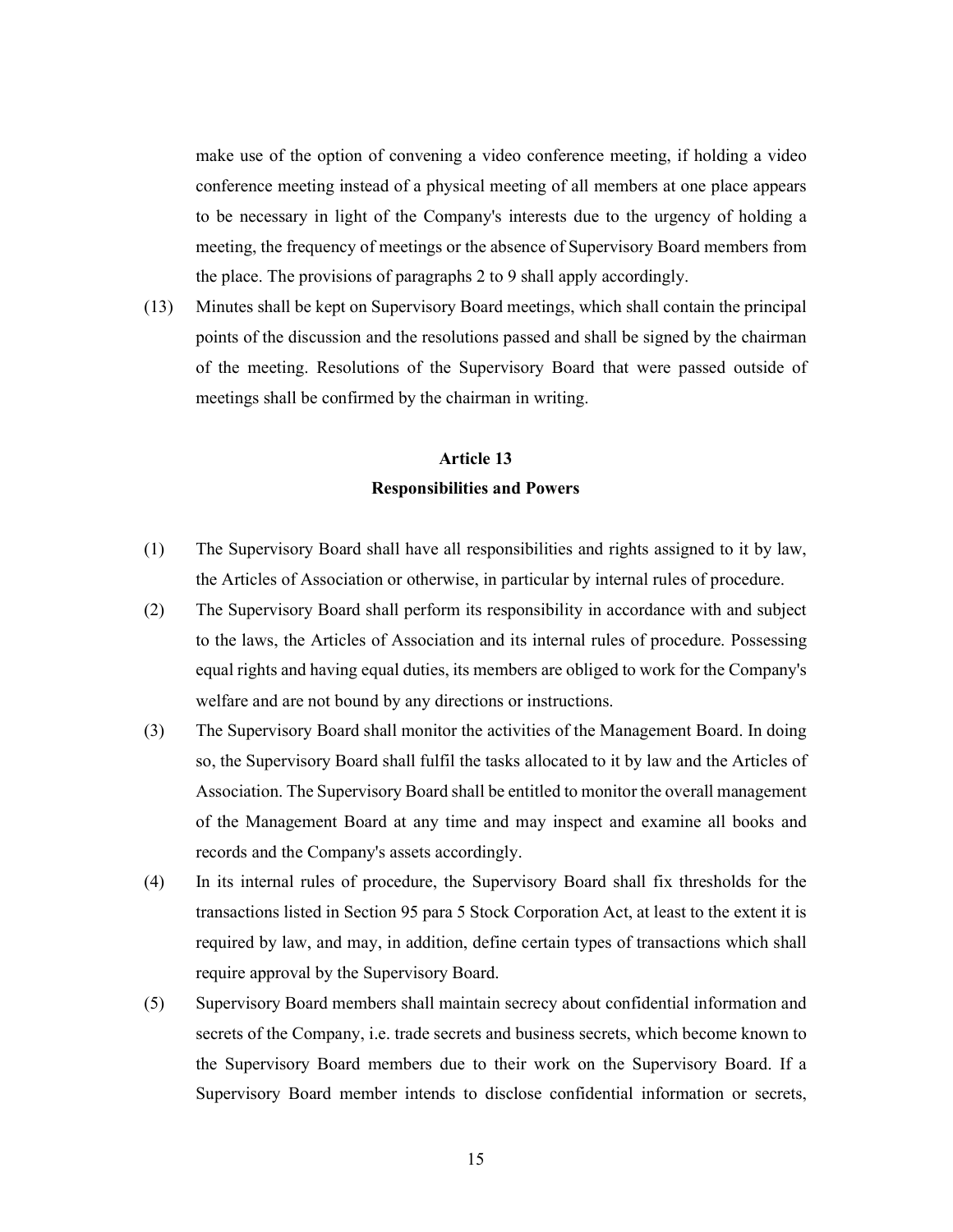including but not limited to information about the content and course of Supervisory Board meetings and the content of Supervisory Board motions and resolutions, to third parties, he/she shall obtain prior approval from the chairman of the Supervisory Board to eliminate any disagreements that may arise on the secrecy obligation.

(6) The Supervisory Board may resolve on amendments to the Articles of Association which only concern the form.

## Article 14 **Remuneration**

- (1) Apart from reimbursement of his/her expenses and an attendance fee for every meeting, every member of the Supervisory Board shall be paid an annual expense allowance. The amount of the attendance fee and the expense allowance shall be fixed by resolution of the general meeting. The general meeting may also resolve on a lump sum remuneration for the Supervisory Board members and leave allocation of the same to the chairman of the Supervisory Board.
- (2) If Supervisory Board members assume a special task in such capacity in the Company's interest, a special remuneration may be granted to them by resolution of the general meeting.
- (3) The Supervisory Board members will be covered by a financial loss liability insurance for officers and specific executives (directors and officers insurance) maintained by the Company in its interest. The insurance premiums shall be paid by the Company.

## V. The General Meeting

## Article 15

### Convening

(1) General meetings shall be convened by the Management Board, by the chairman of the Management Board, by the Supervisory Board or by the chairman of the Supervisory Board.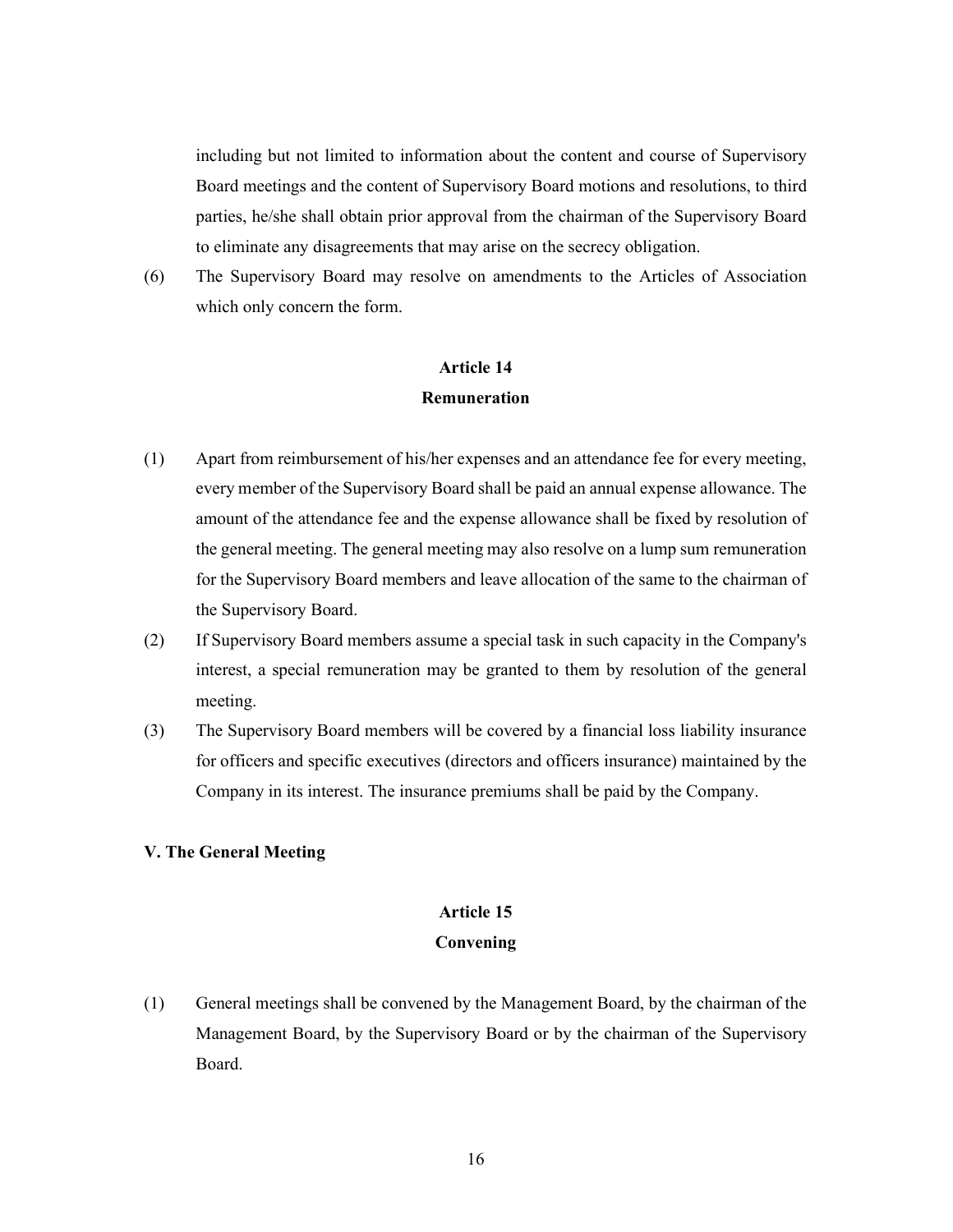- (2) General meetings shall be held at the Company's registered office, one of its Austrian branches or establishments, the registered office of an Austrian group company or in the capital of an Austrian province.
- (3) Ordinary general meetings shall be convened no later than on the  $28<sup>th</sup>$  day before the general meeting. Extraordinary general meetings shall be convened no later than on the  $21<sup>st</sup>$  day before the general meeting.
- (4) Invitations shall be made public by publication according to Article 3 of the Articles of Association.
- (5) The Management Board is authorised to provide for public broadcast of the general meeting subject to the Supervisory Board's approval. The Company shall be entitled to make audio and video recordings of general meetings.

# Article 16 Attendance

- (1) The right to attend general meetings and to exercise shareholder rights which are to be asserted in the course of general meetings shall depend on the amount of shares held at the end of the tenth day before the general meeting (evidence date).
- (2) Shareholders who wish to attend a general meeting and exercise their voting right must timely provide the Company with evidence of their shareholding as at the evidence date.
- (3) The shares held at the evidence date must be evidenced by presenting a deposit receipt as defined in Section 10a Stock Corporation Act, which must be received by the Company no later than on the third work day before the general meeting at the address stated for that purpose in the invitation. The details on delivery of the deposit receipts shall be communicated in the invitation. The invitation may provide that deposit receipts be transmitted by fax or email (and the electronic format may be defined in more detail in the invitation).
- (4) The members of the Management Board and of the Supervisory Board should be present at general meetings. The auditor shall be present at ordinary general meetings. Connecting members of the Management Board or of the Supervisory Board via a video and audio two-way connection shall be permitted.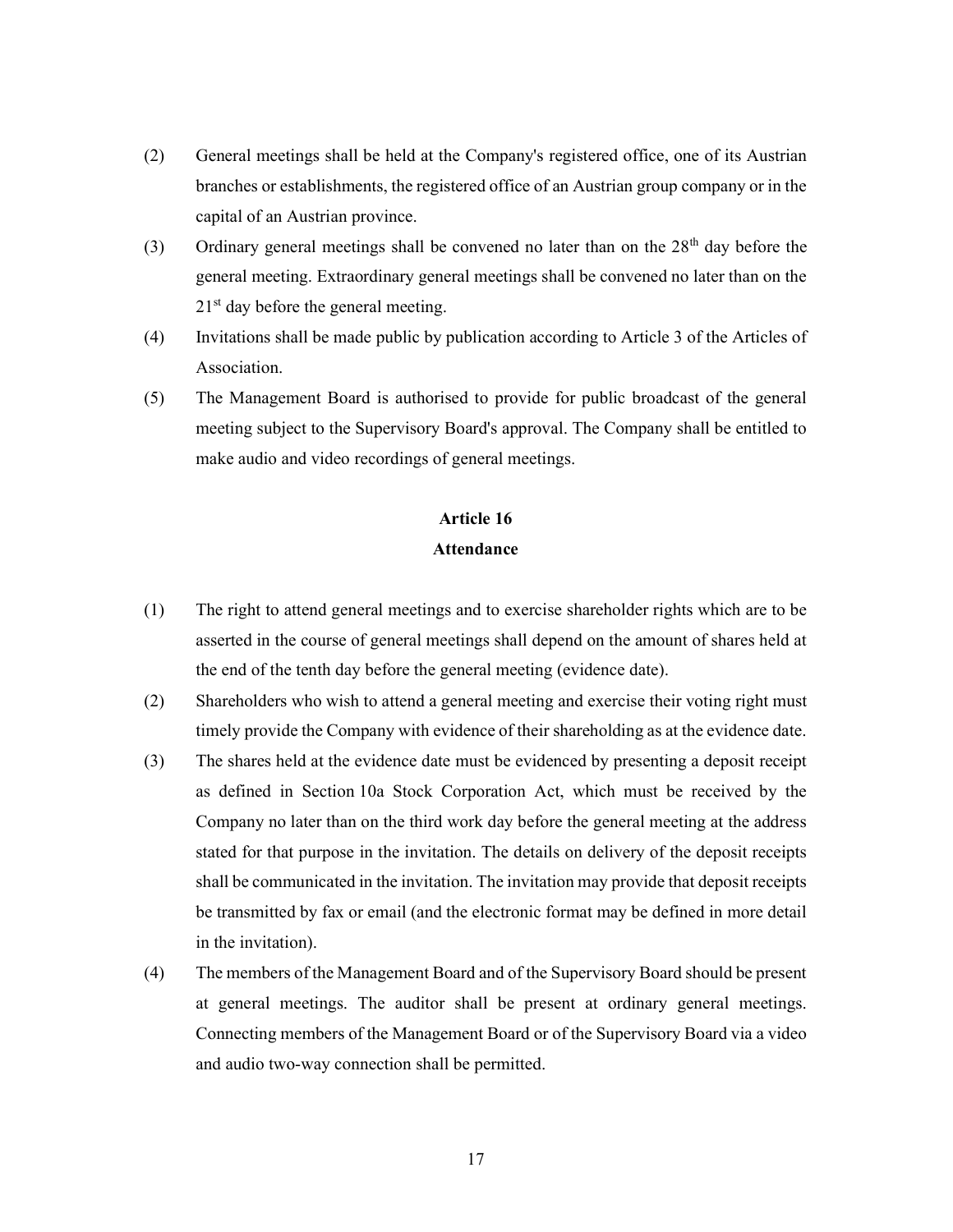## Article 17

### Voting Right; Proxies

- (1) Every no-par value share shall entitle the holder to one vote.
- (2) Every shareholder who is entitled to attend general meetings has the right to appoint a natural person or legal entity as proxy.
- (3) A power of attorney must be granted to a specific person in writing. The power of attorney must be sent to the Company and shall be kept or be verifiably recorded by the same. There is no limit to the number of persons who may be appointed proxies.
- (4) Powers of attorney may also be transmitted to the Company electronically in a way to be defined by the Company. The details for granting such powers of attorney shall be announced in the invitation to the general meeting. The invitation may provide that powers of attorney be transmitted by fax or email (and the electronic format may be defined in more detail in the invitation).
- (5) If the shareholder has issued a power of attorney to the credit institution that keeps his securities account (Section 10a Stock Corporation Act), a confirmation of the credit institution in addition to the deposit receipt to the effect that it was granted power of attorney shall suffice; Section 10a para 3 Stock Corporation Act shall apply mutatis mutandis.

# Article 18 Chair

- (1) General meetings shall be chaired by the chairman of the Supervisory Board or by one of his deputies. In the event that none of those persons is present, the notary recording the resolutions of the general meeting shall chair the meeting until a chairman is elected.
- (2) The chairman of the general meeting shall lead the discussions and determine the order of the items on the agenda and the mode of voting as well as the procedure for counting the votes. Furthermore, he may provide for a reasonable time limit to the shareholders' right to ask questions and to speak. In particular, he may define a maximum speaking time of ten minutes at the beginning of or during a general meeting. In this regard he may determine the order of contributions to items on the agenda or specific questions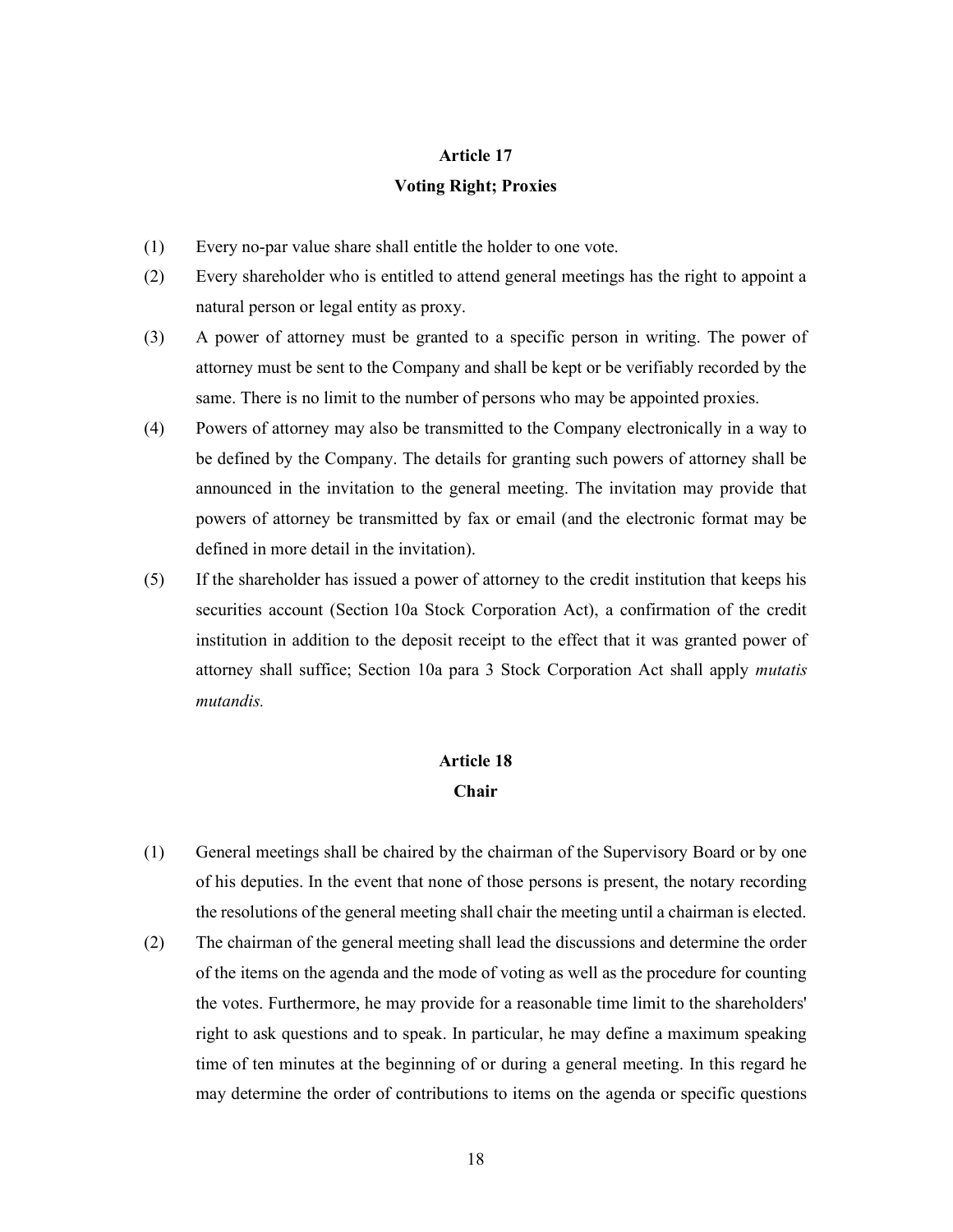and contributions and to further reduce the maximum speaking time per speaker as is adequate and to close the list of speakers early. When determining the time available for specific questions and contributions, the chairman may also distinguish between a first or a repeated request to speak and make a distinction according to other appropriate criteria. Moreover, the chairman of the general meeting shall be entitled to take individual, necessary measures against specific shareholders to protect the course of the general meeting.

#### Article 19

## Majority Requirements for Resolutions

- (1) Unless the law mandatorily provides for a different majority, the general meeting shall pass resolutions by simple majority of the votes cast and, in cases where a majority of the capital is required, by simple majority of the share capital represented at the time the resolution is passed.
- (2) If in the case of elections no simple majority is reached in the first election, a second election shall be held between the two candidates who received the most votes. In the case of a tie no effective resolution on the election has been passed.
- (3) Every resolution of the general meeting shall be recorded by an Austrian notary public in the form of minutes kept on the discussions in order to be valid.
- (4) A resolution of the general meeting on the dissolution of the Company shall require a four-fifths majority of the share capital represented at the time the resolution is passed.

### VI. Annual Financial Statements and Profit Distribution

#### Article 20

### Business Year; Annual Financial Statements

- (1) The business year of the Company shall be the calendar year.
- (2) Within the first five months of every business year, the Management Board shall prepare annual financial statements for the preceding business year, including notes, a management report and a corporate governance report and present the same to the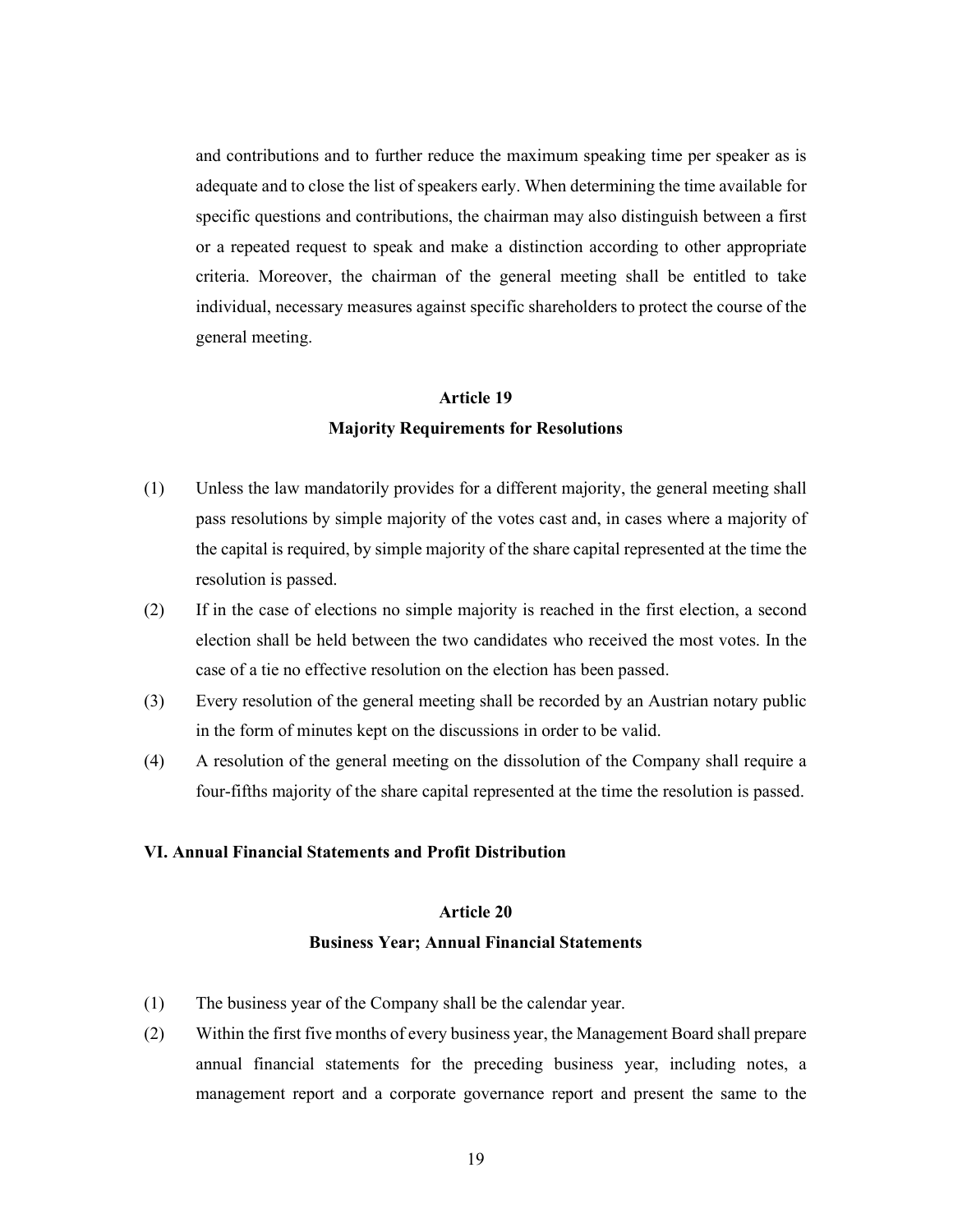members of the Supervisory Board. The annual financial statements, the management report and the corporate governance report shall be signed by all members of the Management Board. The same applies to consolidated financial statements and the group management report, if any.

- (3) The Supervisory Board shall examine the annual financial statements, including the management report, the proposal for profit distribution, as well as the consolidated financial statements and the group management report, if any, and shall report to the general meeting thereon.
- (4) If the Supervisory Board approves of the annual financial statements, they shall be deemed adopted, unless the Management Board and the Supervisory Board decide on adoption by the general meeting. The general meeting shall be bound by the adopted annual financial statements.

# Article 21 Ordinary General Meetings

- (1) Every year, the Management Board shall convene a general meeting to be held within the first eight months of a business year (ordinary general meeting) and present to it the annual financial statements including the management report, the corporate governance report, the consolidated financial statements including the group management report, if any, the proposal for profit distribution and the report made by the Supervisory Board. The agenda of an ordinary general meeting shall include:
	- (a) presentation of the documents stated above and adoption of the annual financial statements in the cases provided for by law, if applicable,
	- (b) a resolution on appropriation of the net profit for the year if such a profit is shown in the annual financial statements,
	- (c) a resolution on the discharge from liability of the members of the Management Board and of the members of the Supervisory Board.
- (2) The general meeting shall resolve on appropriation of the net profit if such a profit is shown in the annual financial statements. When passing the resolution on appropriation of the net profit the general meeting shall be bound by the annual financial statements adopted by the Management Board with the approval from the Supervisory Board. It